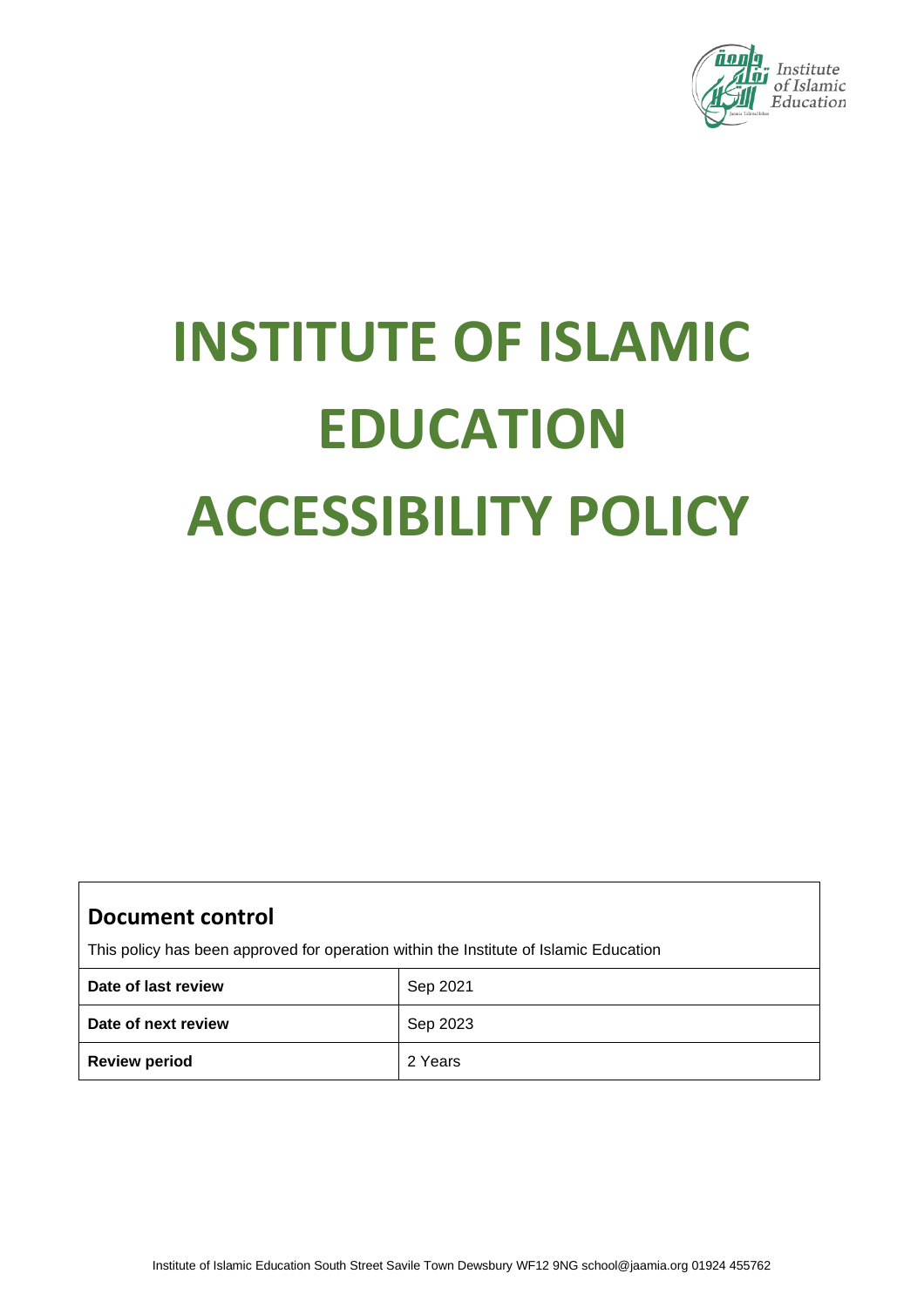# **Contents**

- [1. Aims and Introduction](#page-1-0)
- [2. Legislation and guidance](#page-3-0)
- <span id="page-1-0"></span>3. Action plan

4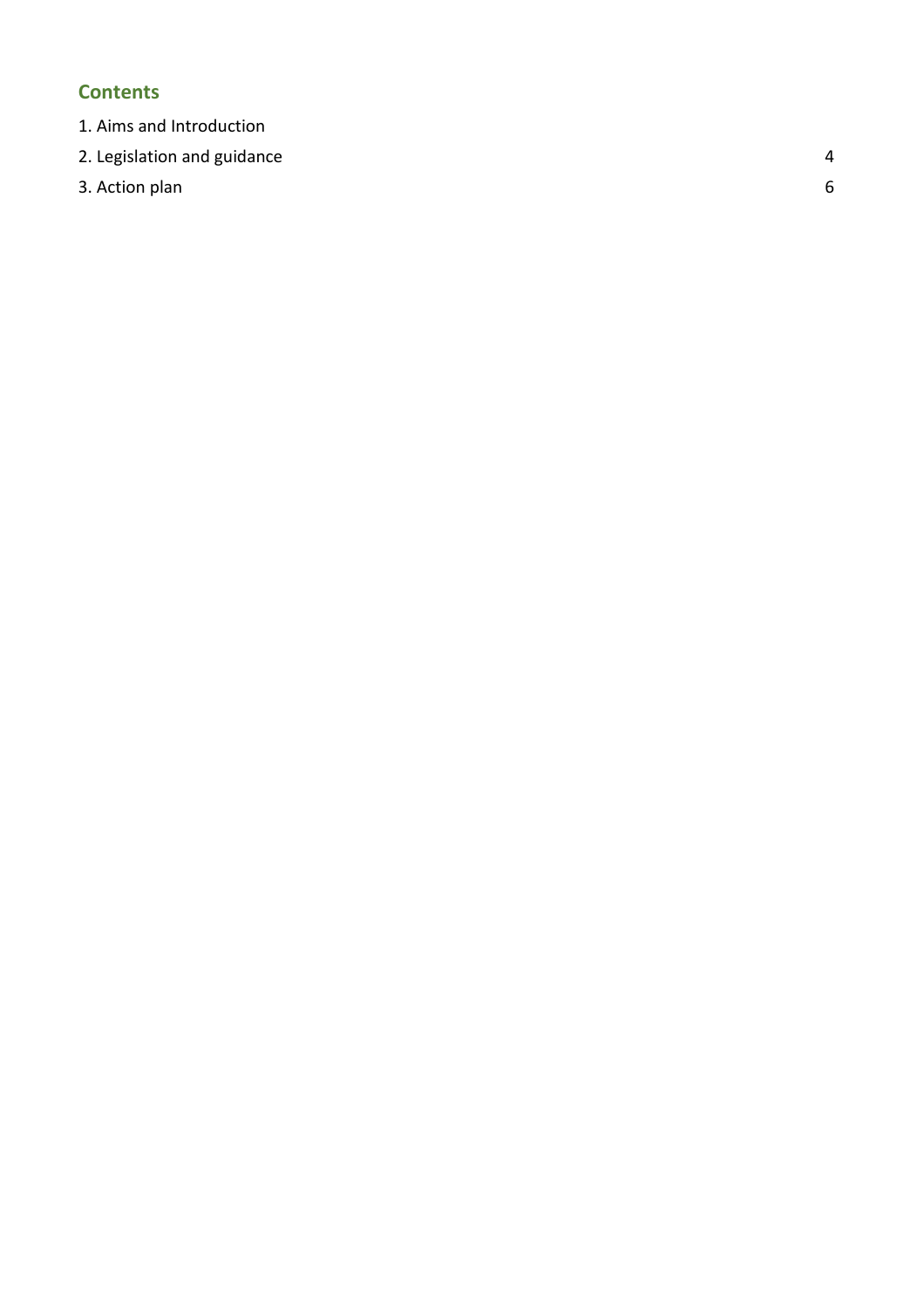### **1. Aims**

Schools are required under the Equality Act 2010 to have an accessibility plan. The purpose of the plan is to:

- Increase the extent to which disabled pupils can participate in the curriculum
- Improve the physical environment of the school to enable disabled pupils to take better advantage of education, benefits, facilities and services provided
- Improve the availability of accessible information to disabled pupils

Our school aims to treat all its pupils fairly and with respect. This involves providing access and opportunities for all pupils without discrimination of any kind.

Institute of Islamic Education's principles and values which relate to equality and inclusion.

#### **Introductory statement**

This accessibility plan has been drawn up in consultation with the trustees of the School.

Institute of Islamic Education is committed to providing a fully accessible environment which values and includes all pupils, staff, parents and visitors regardless of their education, physical, sensory, social, emotional and cultural needs. We are further committed to challenging attitudes about disability and accessibility and to developing a culture of awareness, tolerance and inclusion.

This plan refers to disabled pupils and prospective pupils in a wide sense, including those with special educational needs. It demonstrates how we will develop each of the three strands such that disabled pupils will not be treated unfavourably, and the reasonable steps we will be taking to avoid putting disabled pupils at a substantial disadvantage in matters of admission and education. This includes improving the delivery of written information to disabled pupils.

#### **Admission Statement**

The Institute operates an inclusive policy. Provided a disabled pupil meets the required academic standards of entry into the Institute, where possible, provision is made available for him to receive a full education as a day pupil or as a boarder.

The Institute's approach is summarised as follows:

- We anticipate that pupils with a wide variety of disabilities will apply to and subsequently be educated at the Institute.
- We will identify the barriers (physical, management and resource) that disabled pupils may encounter in all areas of Institute life
- We will plan how to overcome the barriers over time and record proposed actions in the Accessibility Plan
- We will implement changes in accordance with the plan
- We will review and update the plan on a regular basis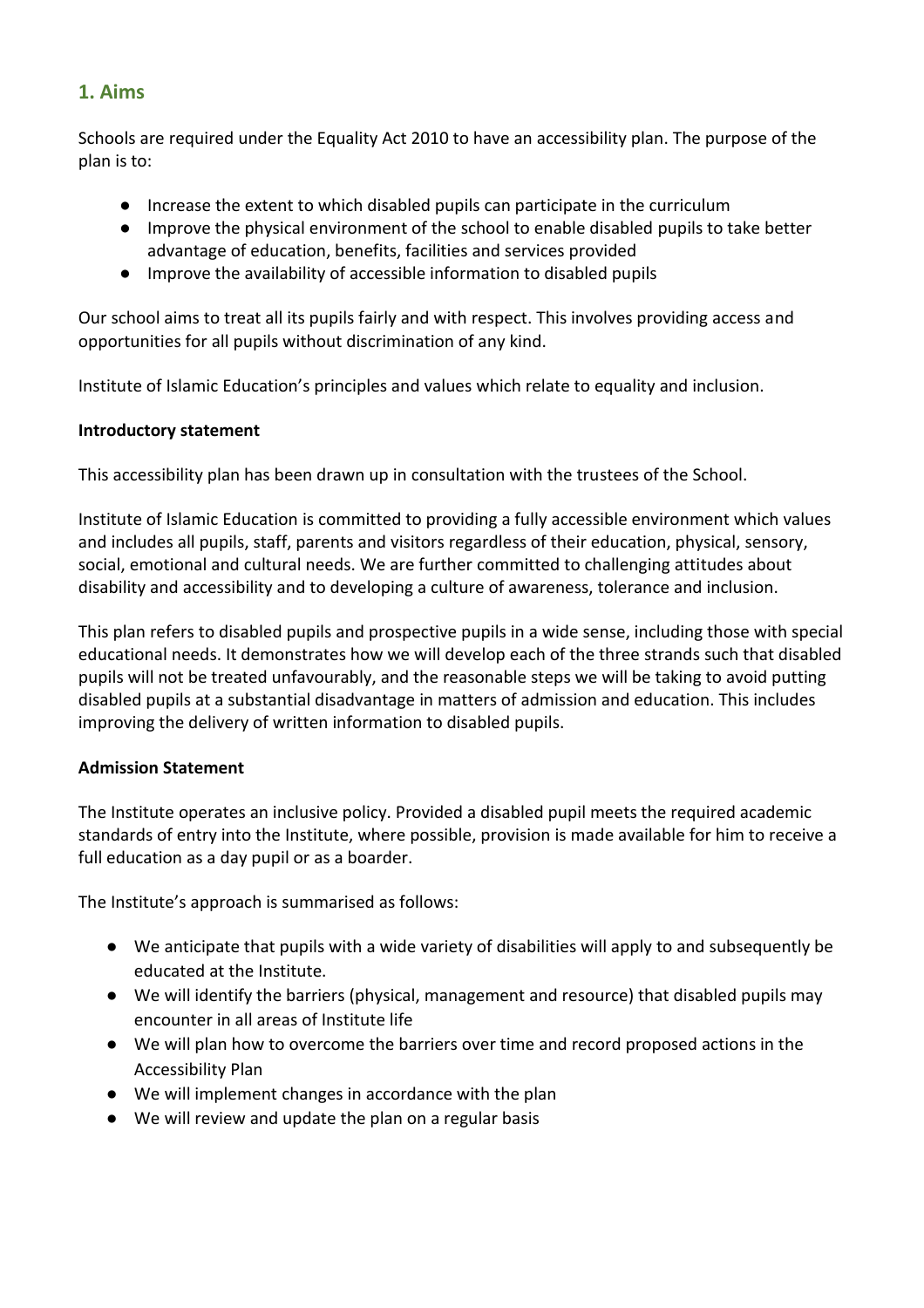#### **Physical Environment**

Access audits have been carried out on the premises and will be commissioned as particular pupil or staff needs arise.

We plan, over time, to increase the accessibility of provision for all pupils, staff and visitors to the school. The following areas will form the basis of the Accessibility Plan with relevant actions to:

- Improve access to the physical environment of the school
- Increase access to the curriculum, incorporating after school and out of school activities including educational visits
- Improve the delivery of written information to pupils, staff, parents and visitors with disabilities

These plans will be reviewed and adjusted on an annual basis. It is acknowledged that there will be the need for on-going awareness raising and training for all staff in the matter of disability discrimination and the potential need to inform attitudes on this matter.

This accessibility plan should be read in conjunction with the following policies, strategies and documents:

- Health & Safety
- Equal Opportunities

The following sections highlight the short, medium and long term plans to improve the accessibility of the Institute in these areas.

The plan will be made available online on the school website, and paper copies are available upon request.

Our school is also committed to ensuring staff are trained in equality issues with reference to the Equality Act 2010, including understanding disability issues.

The school supports any available partnerships to develop and implement the plan.

Our school's complaints procedure covers the accessibility plan. If you have any concerns relating to accessibility in school, the complaints procedure sets out the process for raising these concerns.

# <span id="page-3-0"></span>**2. Legislation and guidance**

This document meets the requirements of [schedule 10 of the Equality Act 2010](http://www.legislation.gov.uk/ukpga/2010/15/schedule/10) and the Department for Education (DfE) [guidance for schools on the Equality Act 2010.](https://www.gov.uk/government/publications/equality-act-2010-advice-for-schools)

The Equality Act 2010 defines an individual as disabled if they have a physical or mental impairment that has a 'substantial' and 'long-term' adverse effect on their ability to undertake normal day to day activities.

Under the [Special Educational Needs and Disability \(SEND\) Code of Practice](https://www.gov.uk/government/publications/send-code-of-practice-0-to-25), 'long-term' is defined as 'a year or more' and 'substantial' is defined as 'more than minor or trivial'. The definition includes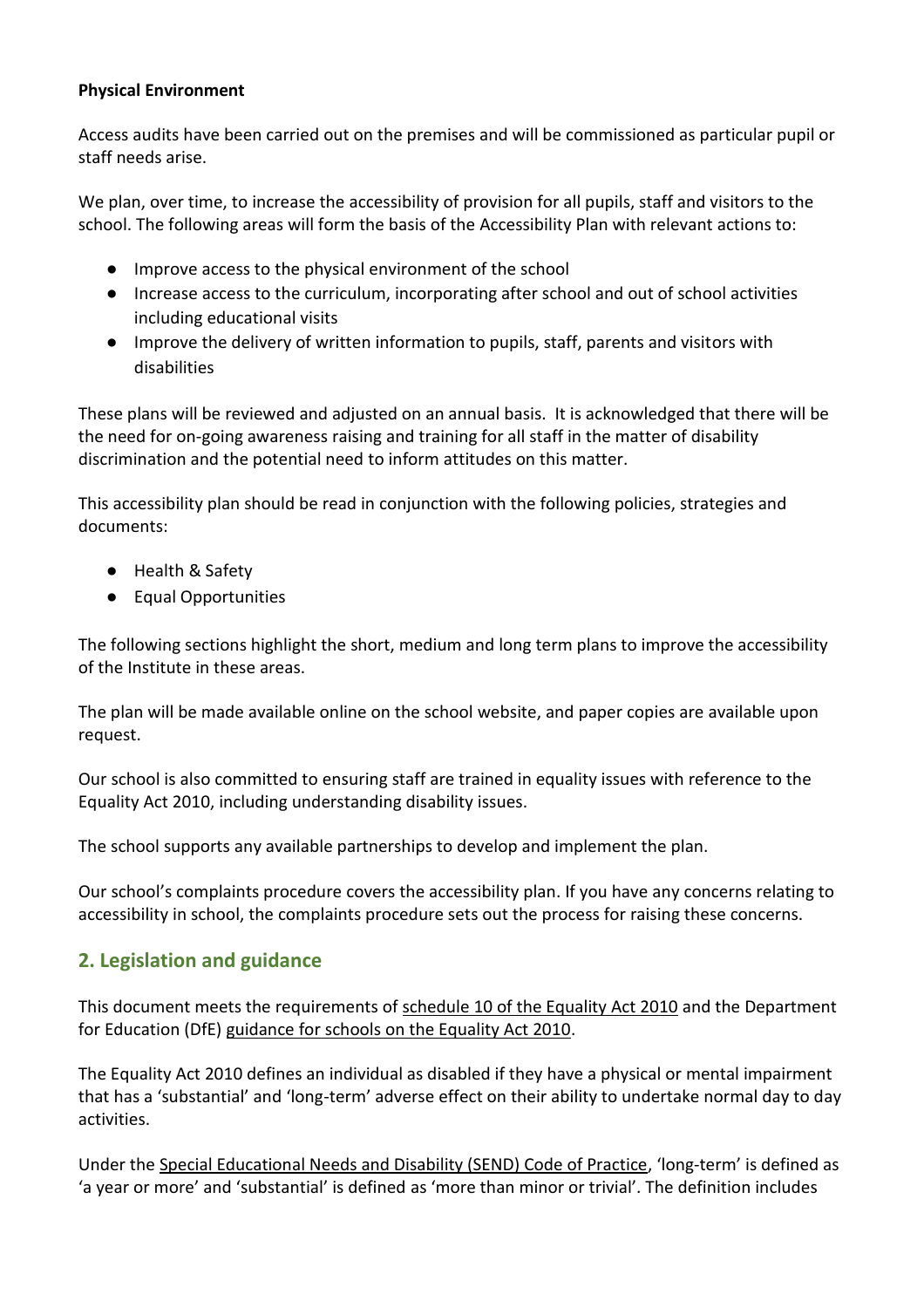sensory impairments such as those affecting sight or hearing, and long-term health conditions such as asthma, diabetes, epilepsy and cancer.

Schools are required to make 'reasonable adjustments' for pupils with disabilities under the Equality Act 2010, to alleviate any substantial disadvantage that a disabled pupil faces in comparison with non-disabled pupils. This can include, for example, the provision of an auxiliary aid or adjustments to premises.

**3. Action plan -** This action plan sets out the aims of our accessibility plan in accordance with the Equality Act 2010

| <b>AIM</b>                                                           | <b>CURRENT GOOD PRACTICE</b>                                                | <b>ACTIONS TO BE TAKEN</b>                                                                                                                | DATE TO<br><b>COMPLETE BY</b> |
|----------------------------------------------------------------------|-----------------------------------------------------------------------------|-------------------------------------------------------------------------------------------------------------------------------------------|-------------------------------|
| Increase access to the<br>curriculum for pupils<br>with a disability | The curriculum is reviewed<br>to ensure it meets the<br>needs of all pupils | Continue to review the<br>curriculum to ensure it<br>meets the needs of all<br>pupils.                                                    | Within 2 years                |
|                                                                      | Curriculum resources<br>include examples of people<br>with disabilities     | Move classes down to<br>the ground floor (as<br>needed) in order to<br>make it accessible to<br>any students who have<br>mobility issues. |                               |
|                                                                      |                                                                             | Currently no students<br>with physical disabilities<br>or wheelchair users<br>attend the institute.                                       |                               |
|                                                                      |                                                                             | Information to be made<br>available in community<br>languages.                                                                            |                               |
|                                                                      |                                                                             |                                                                                                                                           |                               |